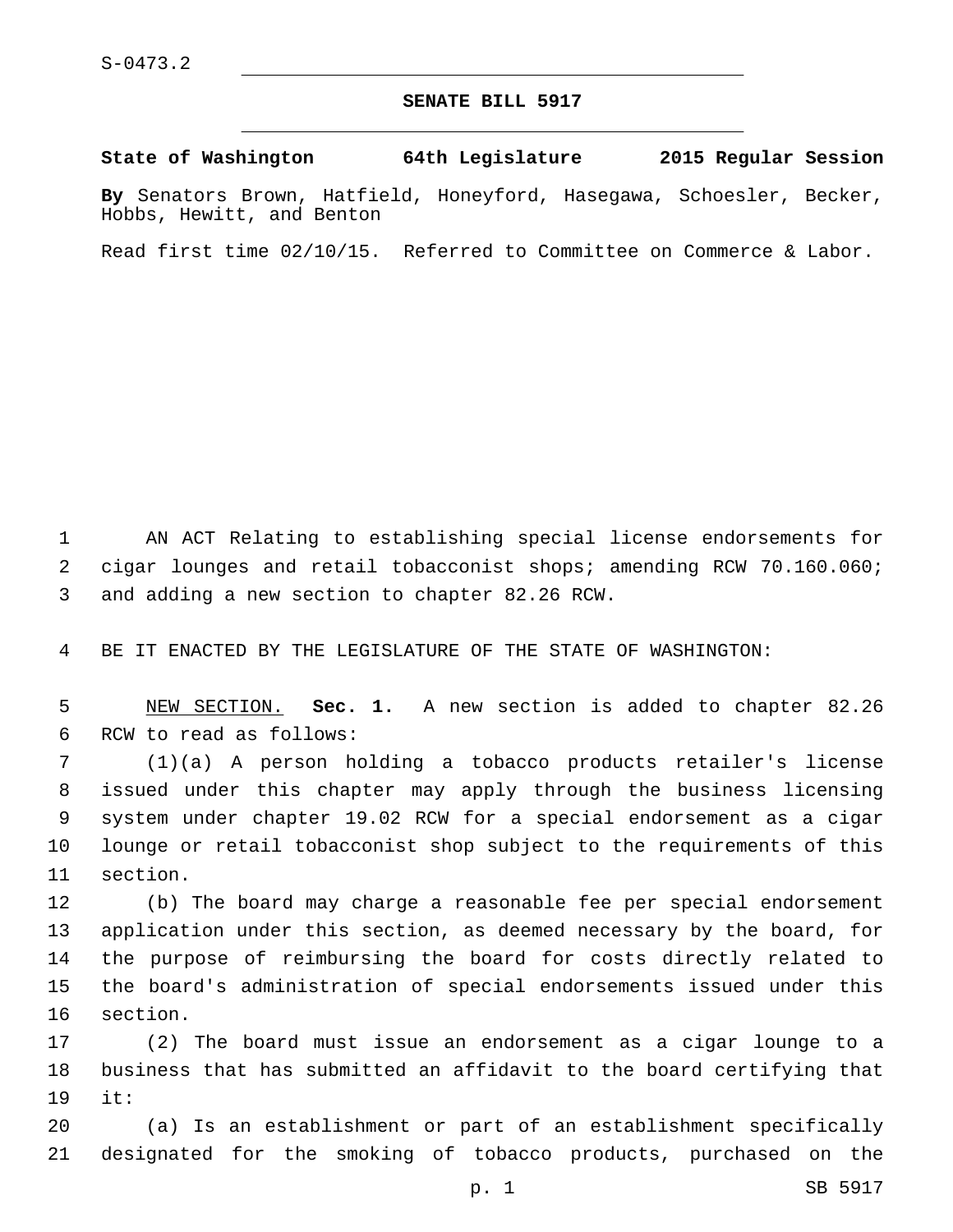premises or elsewhere, which is physically separated from any areas of the same or adjacent location where smoking is prohibited under state law. For the purposes of this subsection, "physically separated" means an area that is enclosed on all sides by solid, impermeable walls or windows extending from the floor to ceiling with self-closing doors;6

 (b) Will not allow cigarettes to be smoked in the area designated 8 in (a) of this subsection;

 (c) Holds a valid spirits, beer, and wine license in good 10 standing from the board;

 (d) Has a valid uniform business identifier number and, if it is an established business with reportable gross receipts, has paid all applicable state business and occupation taxes in the year prior to 14 application for endorsement;

 (e) In the year immediately preceding initial application or renewal, derived at least twenty-five thousand dollars of the business' annual gross income from the combination of the sale of tobacco products, tobacco products related paraphernalia, and the rental of on- site humidor space. In the case where this is the first endorsement application, the applicant may use any year prior to the initial application to meet the requirements of this subsection or must show proof that it has purchased, at wholesale, at least twelve thousand five hundred dollars in tobacco products and tobacco 24 products related paraphernalia;

 (f) Has obtained a signed letter, on appropriate letterhead, from a heating, ventilation, and air-conditioning, and refrigeration contractor holding a valid registration with the department of labor and industries pursuant to chapter 18.27 RCW, which certifies that the ventilation and exhaust system for the area designated in (a) of 30 this subsection:

 (i) Is separate and distinct from the location's general heating, 32 ventilation, and air-conditioning system;

 (ii) Has an air flow, as calculated in cubic feet per minute, that will provide for at least thirteen or more air changes within the space served by the ventilation and exhaust system;

 (iii) Uses the correct quantity of filters recommended by the manufacturer of the ventilation and exhaust system and that those filters have a minimum efficiency rating value of 14 or higher. For the purposes of this subsection, "minimum efficiency rating value" means the air-cleaning performance rating value as expressed in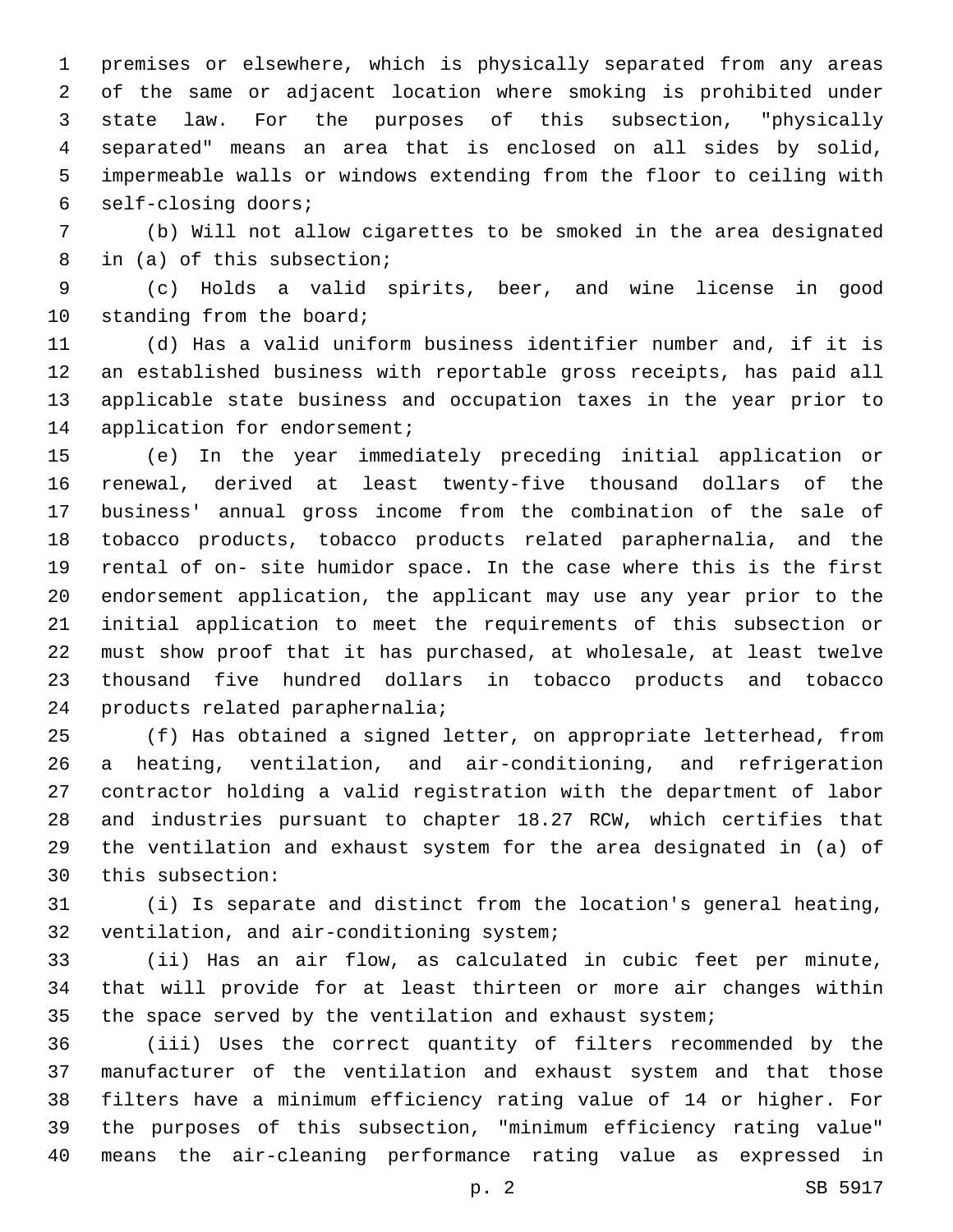American society of heating, refrigerating, and air-conditioning 2 engineers standard 52.2-2007; and

 (iv) Uses a loose-fill, rechargeable-type sorbent material positioned across the airflow in such a configuration that gaseous contaminants will have a residence time of one-tenth of one second or more within the sorbent material. For the purposes of this section, "residence time" must be calculated consistent with the recommendations outlined in Chapter 46 of the 2011 American society of heating, refrigerating, and air-conditioning engineers handbook - HVAC applications entitled "Control of Gaseous Indoor Air 11 Contaminants";

 (g) Has on file, from each employee that may work in the area designated in (a) of this subsection, a signed acknowledgment that the employee has been advised of and accepts that environmental tobacco smoke may be present in their potential work area. The acknowledgment must contain the signature of the employee, the employer, and a disinterested third-party witness;

 (h) Will post signage indicating that environmental tobacco smoke may be present in the establishment or part of the establishment. This signage must be in the form and manner provided by the board and must be placed in a conspicuous location at each entry to the area 22 designated in (a) of this subsection.

 (3) The board must issue an endorsement as a retail tobacconist shop to a business that has submitted an affidavit to the board certifying that it:

 (a) Is an establishment whose primary purpose is the sale of tobacco products and tobacco product related paraphernalia and that is physically separated from any adjacent location where smoking is prohibited under state law. For the purposes of this subsection, "physically separated" means an area that is enclosed on all sides by solid, impermeable walls or windows extending from the floor to 32 ceiling with self-closing doors;

 (b) Will not allow cigarettes to be smoked in the area designated 34 in (a) of this subsection;

 (c) Will prohibit entry into the area designated in subsection (2)(a) of this section to any person under the age of eighteen;

 (d) Has a valid uniform business identifier number and, if an established business with reportable gross receipts, has paid all applicable state business and occupation taxes in the year prior to 40 application for endorsement;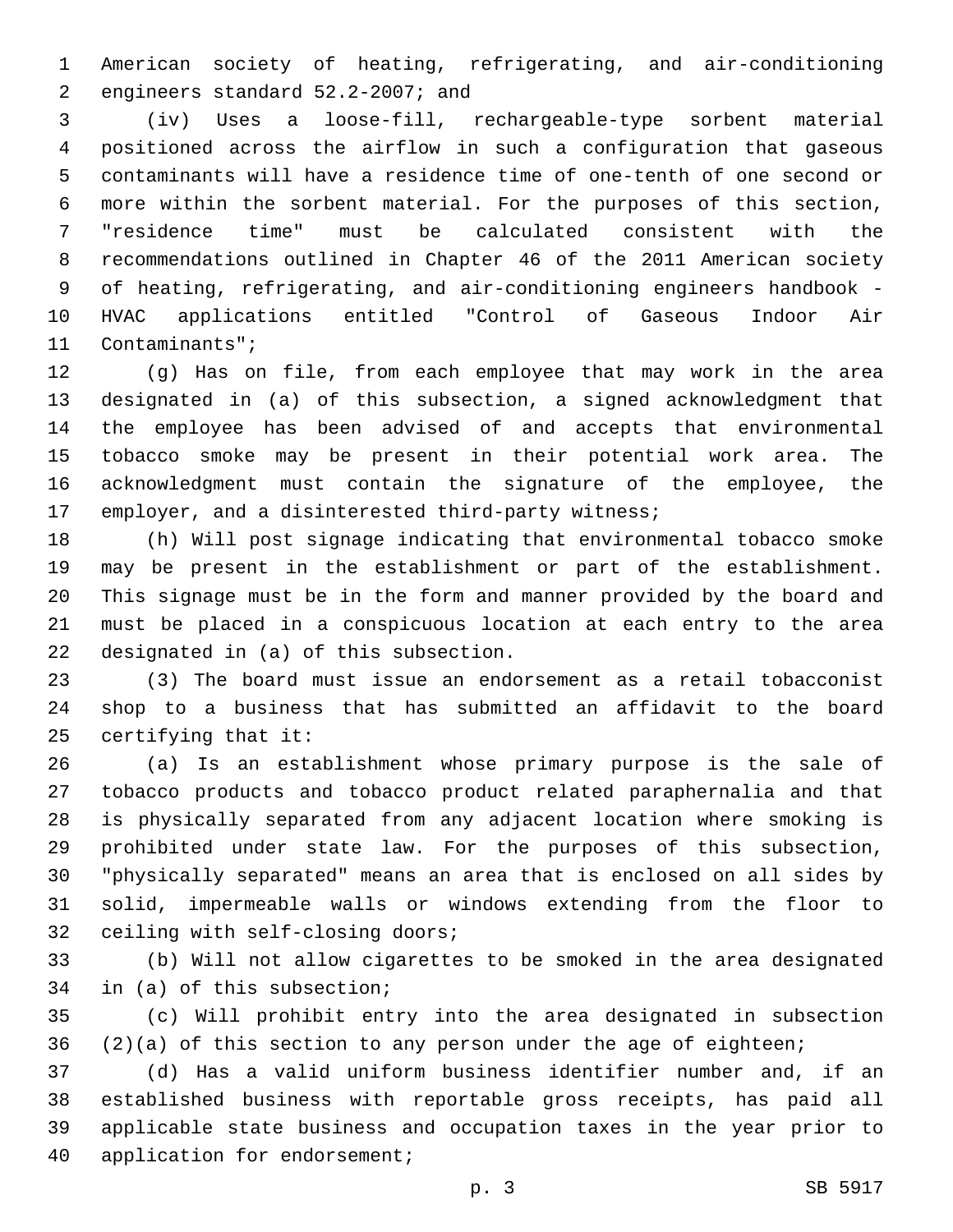(e) In the year immediately preceding initial application or renewal, derived at least seventy-five percent of the business' annual gross income from the combination of the sale of tobacco products and tobacco product related paraphernalia. In the case where this is the first endorsement application, the applicant may use any year prior to the initial application to meet the requirements of this subsection or must show proof that it has purchased, at wholesale, at least twenty- five thousand dollars in tobacco products 9 and tobacco products related paraphernalia;

 (f) Has obtained a signed letter, on appropriate letterhead, from a heating, ventilation, and air-conditioning, and refrigeration contractor holding a valid registration with the department of labor and industries pursuant to chapter 18.27 RCW, which certifies that the ventilation and exhaust system for the area designated in (a) of 15 this subsection:

 (i) Is separate and distinct from the location's general heating, 17 ventilation, and air-conditioning system;

 (ii) Has an airflow, as calculated in cubic feet per minute, that provides for at least thirteen or more air changes within the space 20 served by the ventilation and exhaust system;

 (iii) Uses the correct quantity of filters recommended by the manufacturer of the ventilation and exhaust system and that those filters have a minimum efficiency rating value of 14 or higher. For the purposes of this subsection, "minimum efficiency rating value" means the air-cleaning performance rating value as expressed in American society of heating, refrigerating, and air-conditioning 27 engineers standard 52.2-2007; and

 (iv) Uses a loose-fill, rechargeable-type sorbent material positioned across the airflow in such a configuration that gaseous contaminants will have a residence time of one-tenth of one second or more within the sorbent material. For the purposes of this section, "residence time" must be calculated consistent with the recommendations outlined in Chapter 46 of the 2011 American society of heating, refrigerating, and air-conditioning engineers handbook - HVAC applications entitled "Control of Gaseous Indoor Air 36 Contaminants";

 (g) Has on file, from each employee that may work in the area designated in (a) of this subsection, a signed acknowledgment that the employee has been advised of and accepts that environmental tobacco smoke may be present in their potential work area. The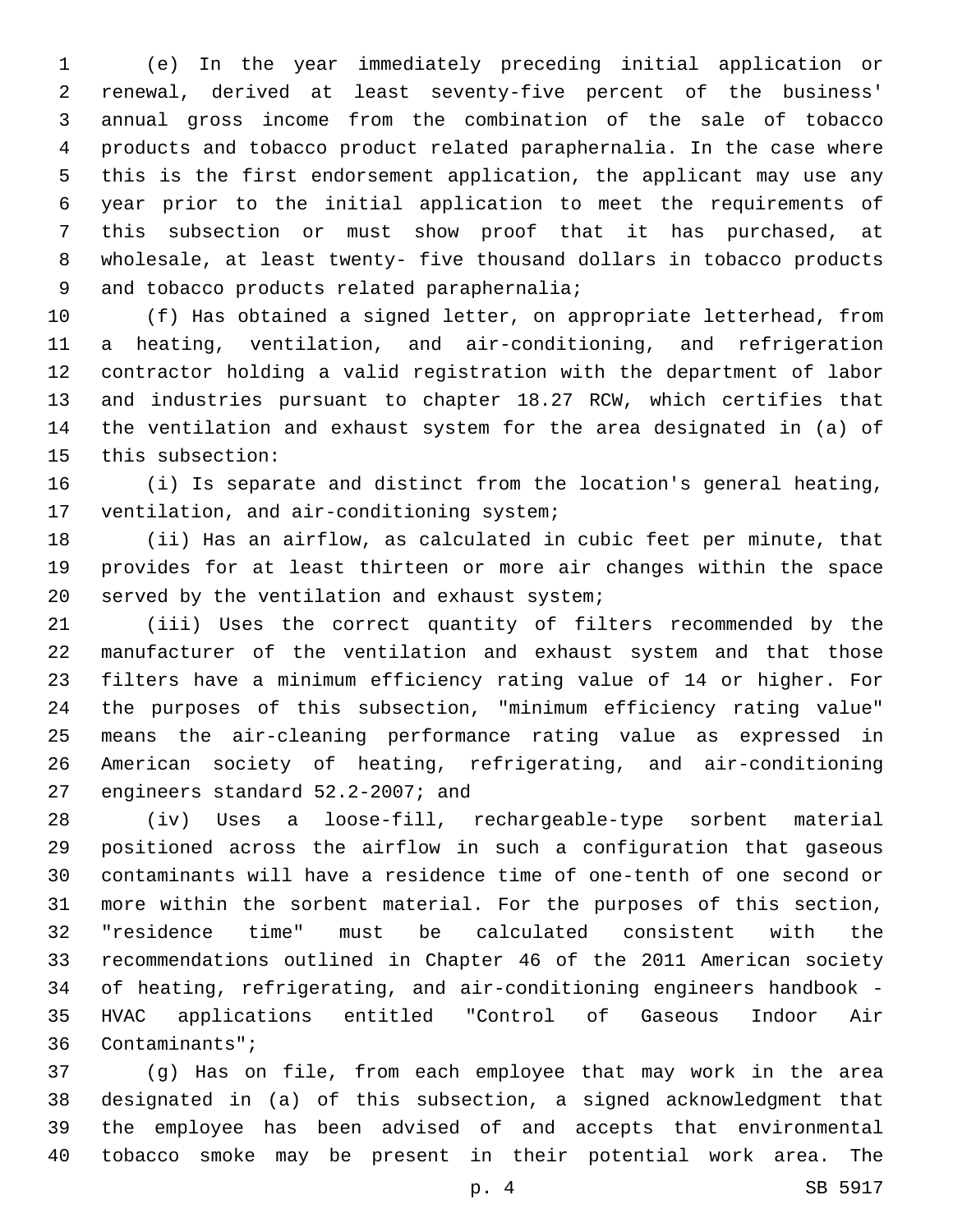acknowledgment must contain the signature of the employee, the 2 employer, and a disinterested third-party witness;

 (h) Will post signage indicating that environmental tobacco smoke may be present in the establishment or part of the establishment. This signage must be in the form and manner provided by the board and must be placed in a conspicuous location at each entry to the area 7 designated in (a) of this subsection.

 (4) No employer may discharge, threaten to discharge, demote, deny a promotion to, sanction, discipline, retaliate against, harass, or otherwise discriminate against an employee, employed by the employer on or before the effective date of this section, solely for refusing to consent to or sign the acknowledgment required in 13 subsections  $(2)(g)$  or  $(3)(g)$  of this section.

 (5) The affidavits required under this section must be submitted in a form and manner as prescribed by the board to effectively 16 administer the provisions of this chapter.

 (6) The board may request additional documentation or information from an applicant in order to verify that the business meets the requirements of this section. The applicant must comply with requests from the department under this subsection or the board may withhold 21 issuance of an endorsement.

 (7) Endorsements granted under this section are effective for the same period as provided in the tobacco products retailer's license granted to the applicant under this chapter. However, the affidavit required under this section must be completed and verified each year 26 by the board.

(8) An endorsement issued under this section is transferrable.

 (9) Endorsement decisions by the board must be made no later than twenty-one business days following the submittal of a completed affidavit. Rejections of an application for an endorsement under this section may be appealed under the same process provided for other 32 licenses issued by the board.

 (10) At no point during any calendar year may the board allow the total number of cigar lounge endorsements in the state to exceed forty or the total number of retail tobacco shop endorsements in the state to exceed seventy-five. The board must administer the distribution of cigar lounge or retail tobacco shop endorsements and must ensure that the collective number of cigar lounge or retail tobacco shop endorsements located within all counties with a population of over five hundred thousand never exceed one-half of the

p. 5 SB 5917